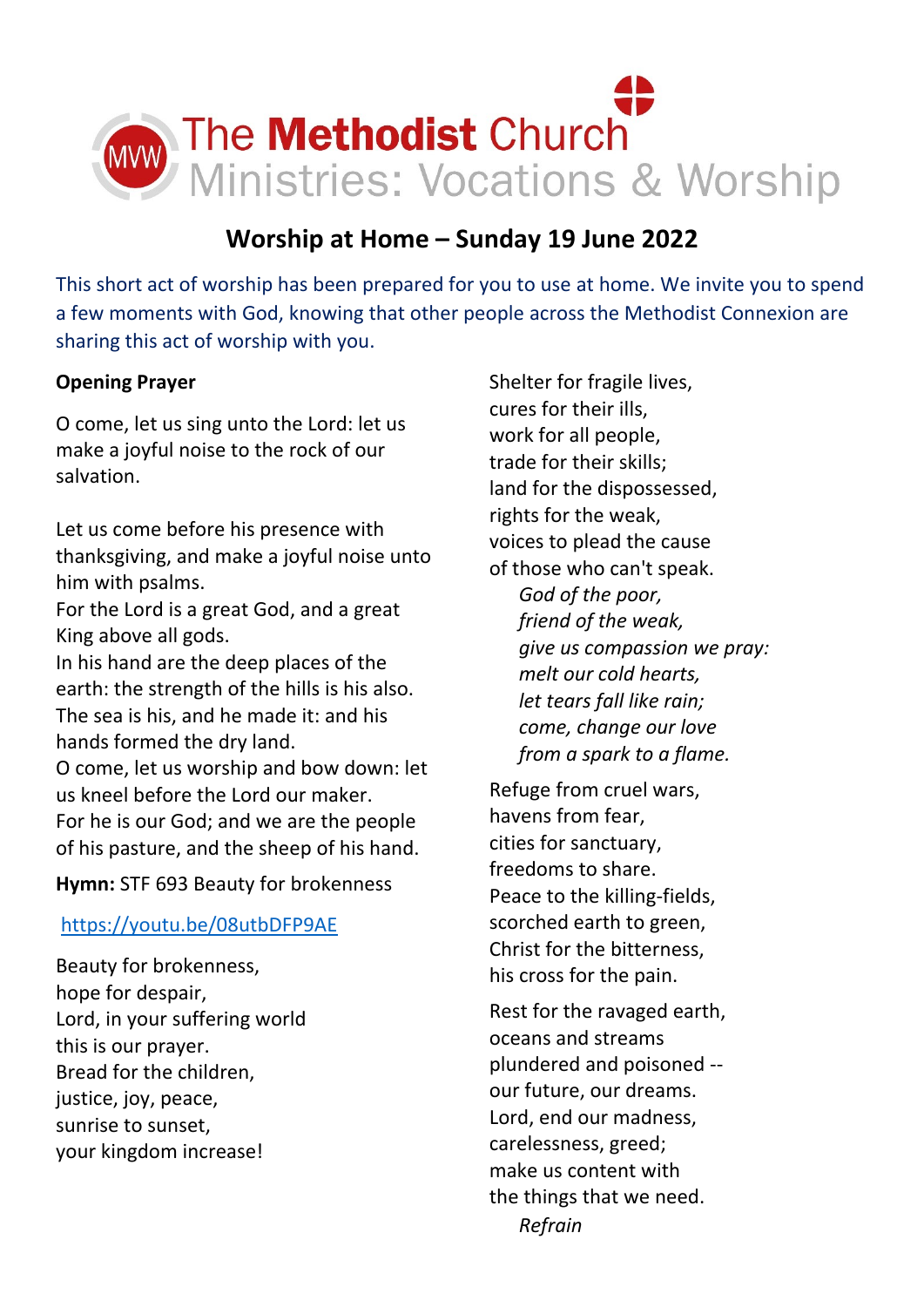Lighten our darkness, breathe on this flame until your justice burns brightly again; until the nations learn of your ways, seek your salvation and bring you their praise.  *Refrain Graham Kendrick (b. 1950)*

## **Let us pray together**

God of earthquake, wind, and fire, God of healing touch and uniting love, God of our ancestors, neighbours, and grandchildren, God of deafening silence and quiet harmonies – We are drawn by Your Spirit calling out to our own souls, for You are the source of all life, the home to which we will return.

In You we find strength and comfort, safety and courage. May all that is in us, praise You, O God!

We are crafted in Your divine image: we rejoice; we fall short of Your perfect love: we lament; we contribute to the pain of others: we confess; we fear what we do not understand: we repent.

In our return to You, welcoming God, we seek Your healing, transforming touch, knowing You will not withhold it, not now, not ever: praise be to You, O God! Amen

**Today's Reading from the New Testament** – Galatians 3: 23 - 29

**Today's Gospel Reading** – Luke 8: 26 - 39

# **Time to Reflect**

There are a lot of questions in today's Gospel reading! After crossing the Sea of Galilee in a boat and calming the storm en route, Jesus and the disciples arrive in the Gentile land of the Gerasenes.

There they meet a vulnerable man – demon possessed, naked, cast out from the town, living alone among the tombs. He doesn't ask for help or healing, rather, Jesus unprompted commands the evil spirit to leave the man. The evil spirit objects, recognising Jesus as the Son of the Most High God, and asks Jesus to leave it alone. And it admits it is not one spirit but many, a legion.

Whatever we think of demons, they were intensely real to this man and the people of Gerasa. This man was suffering from violent mental illness, he was too dangerous to be among people, he could break free of all the restraints they placed on him. People were terrified of him, but Jesus faced him calmly. Who are the people we are scared of? Who do we choose not to associate with because of our fear?

When Jesus cast out the demons into the pigs, the man sees visible evidence that he is freed. He regains his right mind, he dresses in clothes, and he sits calmly at Jesus' feet – adopting the posture of a disciple. When Jesus freed the man from the spirits that possessed him, he also freed the people from the threat the man had posed to them. But they still weren't happy.

Why do we find it difficult to believe in the possibility of change and redemption? One of our less pleasant human attitudes is the willingness to continue to condemn people because of what has happened previously. To keep them locked up in our perceptions of the past. Think of the difficulty convicted prisoners have on release from prison to convince people that they have changed.

This story is not just a healing miracle; Jesus comes with cosmic power. He has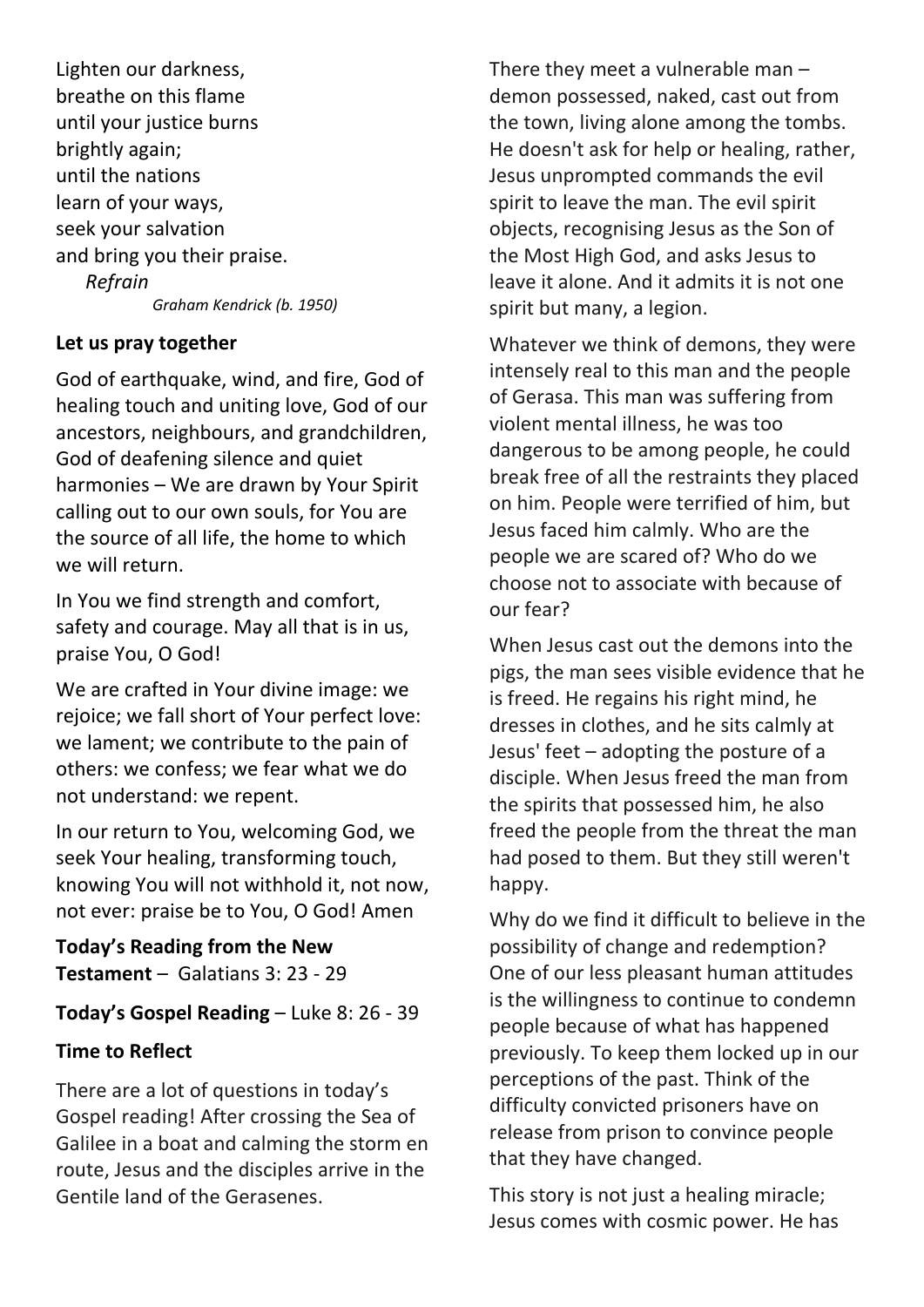just calmed the powers of nature, calming the wind and the raging waves; here He casts out the demons, the powers of evil. Jesus comes to challenge and cast out every power that prevents people living fully and freely. This challenges us to think of the powers that destroy a human life today. Think of those enslaved by addictions. Think of those who are haunted by the past, tortured by their memories – survivors of abuse, sexual, physical, and emotional – the abuse continues in the mind long after the physical act has ceased.

The people of the neighbourhood do not celebrate when the man is restored to full health; their fear continues to hold them captive. Jesus sends him back to live among his former neighbours to witness to them of what God has done for him. The man, knowing who has healed him, goes about proclaiming what Jesus has done for him, witnessing to Jesus, the Son of God. Do we?

Take a time to sit quietly

## **A time of prayer**

For our world and its pain and uncertainty, Lord in your mercy, hear our prayer.

For our nation, our Queen and our government, Lord in your mercy, hear our prayer.

For the city, town or village in which we live, and those who serve us in body, mind and spirit, Lord in your mercy, hear our prayer.

On those who are frightened, unwell, alone, or overwhelmed. On our church, on other churches we share with and the Church throughout the world, Lord in your mercy, hear our prayer.

For each of us, right now, longing for love, Lord in your mercy, hear our prayer. Amen.

## **The Lord's Prayer** *Our Father ……*

*Hymn: Listen* STF 655 We cannot measure how you feel

# <https://youtu.be/OrNoQisGbDw>

We cannot measure how you heal or answer every sufferer's prayer, yet we believe your grace responds where faith and doubt unite to care. Your hands, though bloodied on the cross, survive to hold and heal and warn, to carry all through death to life and cradle children yet unborn.

The pain that will not go away, the guilt that clings from things long past, the fear of what the future holds, are present as if meant to last. But present too is love which tends the hurt we never hoped to find, the private agonies inside, the memories that haunt the mind.

So some have come who need your help and some have come to make amends as hands which shaped and saved the world

are present in the touch of friends. Lord, let your Spirit meet us here to mend the body, mind, and soul, to disentangle peace from pain and make your broken people whole. *John L. Bell (b. 1949) and Graham Maule (b. 1958)*

## **A prayer of blessing**

May God, Father, Son, and Holy Spirit, Creator, Redeemer and Sustainer, go with us now. May God's Spirit be on us, on those we love, and on those for who we should pray, this day and always. Amen